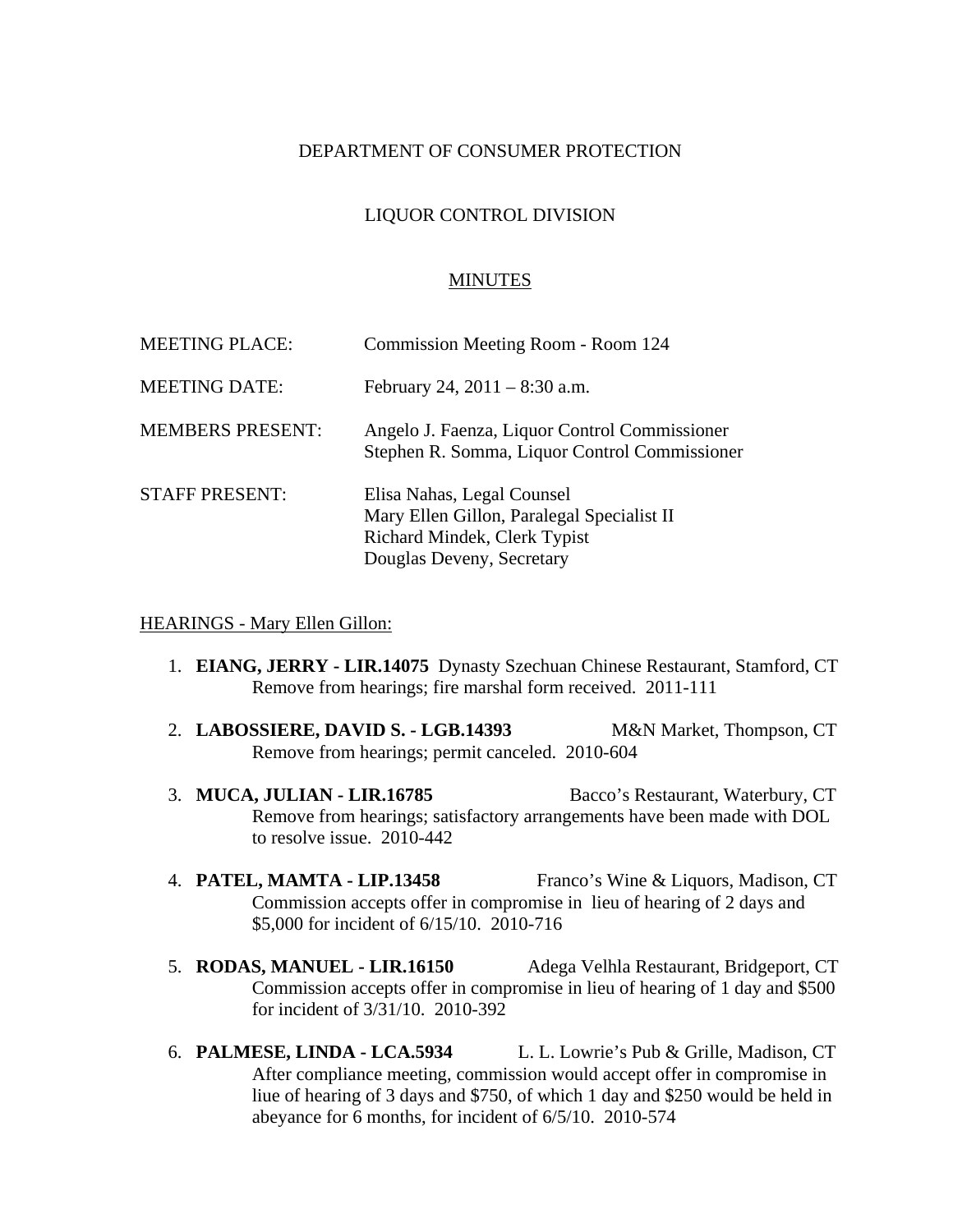Liquor Control Minutes February 24, 2011 Page 2 of 5

> 7. **LAHHAM, GEORGE E. - LIP.12283** Park Package Store, Bridgeport, CT After compliance meeting, commission would accept offer in compromise in lieu of hearing of 1 day and \$500 for incident of 4/29/10. 2010-481

> 8. **MARTIN, JAMES - LIR.16889** 85 Main, Putnam, CT After compliance meeting, commission would accept offer in compromise in lieu of hearing of 3 days and \$750, of which 3 days and \$250 would be held in abeyance for 6 months, for incident of 8/21/10. 2010-915

> 9. **FITTS, ROLAND F. JR. - LGB.12934** Rollies Variety, Thompson, CT After compliance meeting, commission would accept offer in compromise in lieu of hearing of 3 days and \$750, of which 2 days and \$250 would be held in abeyance for 6 months, for incident of 6/4/10. 2010-602

> 10. **FARRAH, ROMMERRO H. - LIR.17459** Alchemy, New Haven, CT After compliance meeting, commission rejects offer of 30 days. Commission would accept offer in compromise in lieu of hearing of 60 days, \$2,500, file substitute permittee application, and comply with requirements for restaurant permit for all pending charges. 2009-2852, 2009-3346, 2009-5845, 2009- 5688, 2010-173, 2009-5827,2010-1234, 2010-1233, 2010-1262, 2010-1531

> 11. **ABOUTAYEB, KHALID - LGB.14423** M&J Deli Market, Bridgeport, CT After review of additional documents, commission requests formal hearing on all pending charges. 2010-386

#### PROVISIONAL PERMITS:

- **12. TAVERAS, YAMIL LGB.14622** Two Brother's Supermarket, Stamford, CT Commission approves to issue provisional permit upon receipt of stipulated agreement, \$500 fee. Commission approved request to waive COD requirement for provisional permit.
- **13. ALEXANDER, PATRICIA B. LGB.14614** Long Ridge Deli, Stamford, CT Commission takes no action on this application; file returned to agent.
- **14. ALAM, FARID M. LGB.14605** Farhan Deli Grocery, Bridgeport, CT Commission takes no action on this application; file returned to agent.

#### **15. RODRIGUEZ, ROBERTO E. – LGB.14604**

Hampton General Store, Hampton, CT Commission approves request to amend backer from R&R LLC to RKDK LLC. NEEDS new placard.

Commission approves to issue provisional permit upon receipt of stipulated agreement.

NOTE: \$500 previously requested to be refunded is to be used for new permit.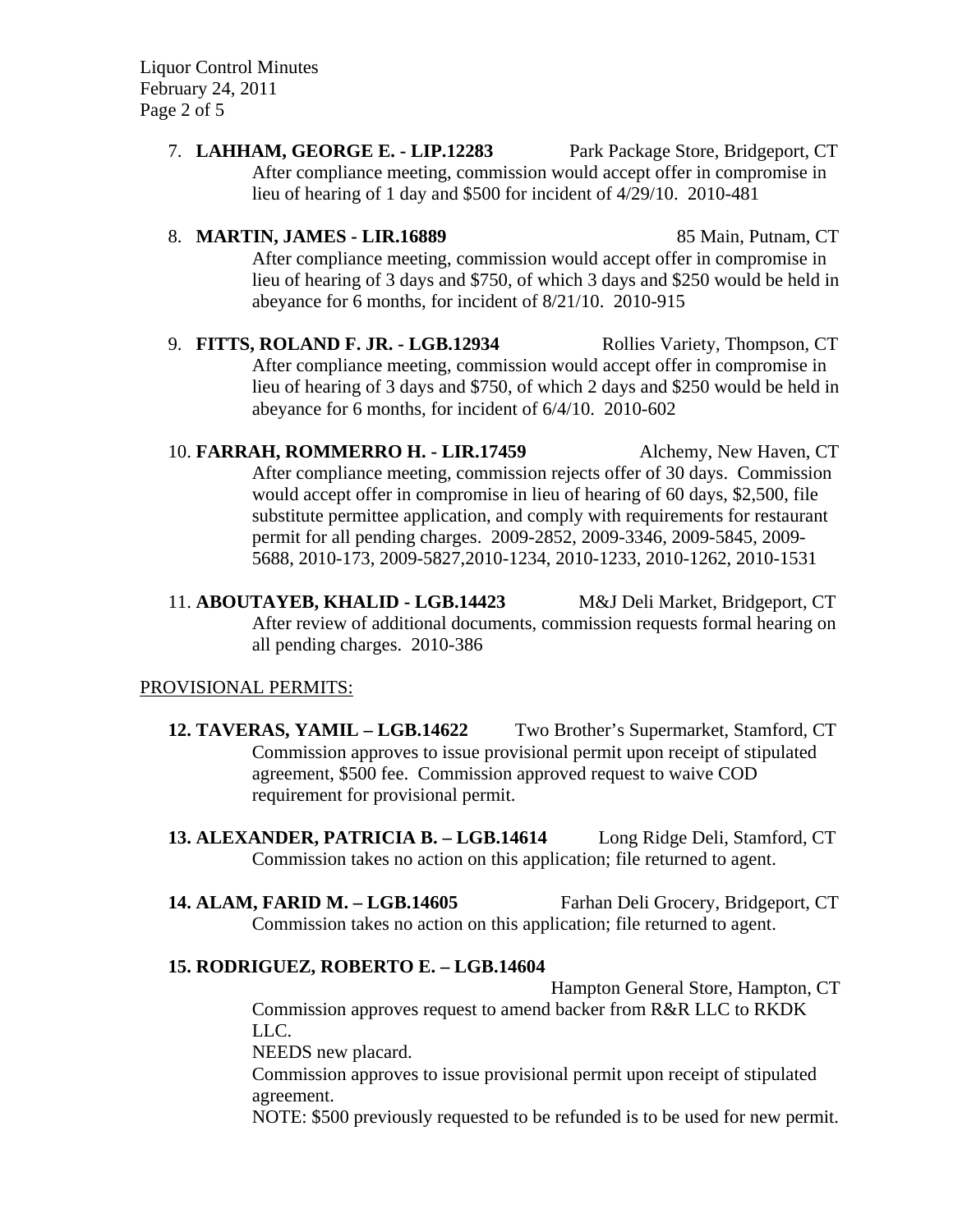Liquor Control Minutes February 24, 2011 Page 3 of 5

#### PROVISIONAL PERMIT EXTENSIONS:

**16. RODRIGUEZ, JOSE R. – LIR.18251.P.CW Bella Pasta, Norwalk, CT** Commission approved request to extend provisional permit.

#### **17. ZAPATA, MAURICIO – LIP.14738.P.CW**

Labella's Fine Wine & Spirits, Riverside, CT Commission approved request to extend provisional permit.

**18. AMICI, FRANK – LGB.14522.P.CW** ShopRite of Stratford, Stratford, CT Commission approved request to extend provisional permit.

#### **19. BROCHHAUSEN, PETER W. – LGB.14523.P.CW**

ShopRite of Hamden, Hamden, CT Commission approved request to extend provisional permit.

**20. CHAN, PUNHON S. – LIR.18212.P.CW** Elm Bar, New Haven, CT Commission approved request to extend provisional permit.

#### **21. ROBINSON, GREGORY A. – LRW.4782.P.CW**

Captain's Pizza, New London, CT Commission approved request to extend provisional permit.

#### FINAL PERMITS:

#### 22. **CALVERT, BRUCE M. – LCT.323**

Aramark Educational Services LLC, West Hartford, CT Commission approved to issue final permit.

- 23. **SHAH, MIHIR M. LIP.14797** Pit Stop Spirit Shop, Plainfield, CT Commission approves to issue final permit upon receipt of permit LIP.14514 for cancellation, seller's affidavit, bill of sale.
- 24. **HERON, DIANNE L. LCA.7254** Da-Passion Lounge, East Hartford, CT Commission approves to issue final permit upon receipt of 8x10 exterior and interior photos.
- 25. **THOMPSON, ELIZABETH P. LIP.14774** Cellar XV, Ridgefield, CT Commission approves to issue final permit upon receipt of copy of lease, copy of CT sales and use tax, sketch of premises, publication notice.
- 26. **RODRIGUES, VICTOR C. LIP.14769** Railroad Spirit Shop, Danbury, CT Commission approves to issue final permit upon receipt of 8x10 photo of trade name sign.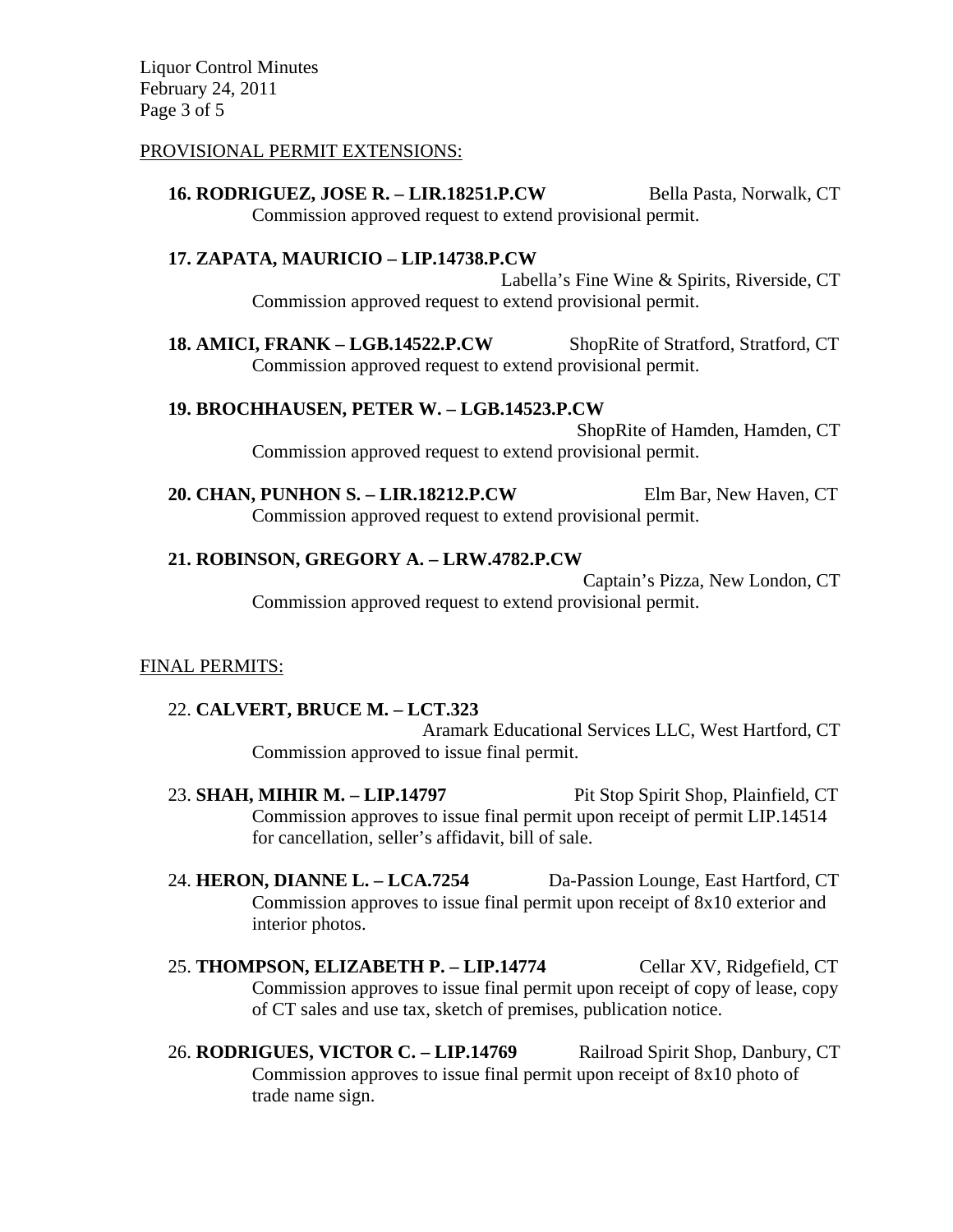Liquor Control Minutes February 24, 2011 Page 4 of 5

> 27. **SON, CHONCHAN – LIR.18275** Thai Pearl Restaurant, Ridgefield, CT Commission approves to issue final permit upon receipt of 8x10 photo of trade name sign, publication notice, alien registration card for Chonchan Son, CT sales and use tax permit. Endorse no bar.

> 28. **ABARE, DARRELL J. JR. – LIR.18301** TJ's Café LLC, Baltic, CT Commission approves to issue final permit upon receipt of publication notice, lease in name of LLC, permit LCA.6658 for cancelation, affidavit stating that no monies owed to LCA.6658, new sketch with dimensions & labeled rooms, 8x10 photos of interior and 4 foot solid separation wall.

- 29. **RAGAINI, RAYMOND P. LIR.18269** Backstage, Torrington, CT Commission approved to issue final permit. Endorse interior access.
- 30. **CHEN, SHENG RU LIR.18256** Tokyo Sushi III, West Hartford, CT Commission approves to issue final permit upon receipt of proof of filing with secretary of state's office, certificate of health publication notice, additional 8x10 photos of interior, publication notice.
- 31. **CLARO, NORBERTO S. LIP.14743** Bijou Square Wine Shop, Bridgeport, CT Commission approves to issue final permit upon receipt of 8x10 photos of interior and exterior.

## 32. **RIZZUTO, WILLIAM B. – LIR.18252.P.CW**

Rizzuto's Wood Fired Kitchen & Bar, Westport, CT Commission approves to issue final permit upon receipt of 8x10 photos (interior, lockable storage, trade name, and separation), publication notice, and completed patio application. Endorse patio.

## 33. **DRUST, DONALD L. JR. – LGB.14607.P.CW**

ShopRite of Southington, Southington, CT Commission approves to issue final permit upon receipt of publication notice.

## 34. **CHAVES, JOHN R. – LIP.14692**.**P.CW**

Chaves Wine & Spirits LLC, Shelton, CT Commission approves to issue final permit upon receipt of publication notice.

## OTHER:

## 35. **WOOD, DORIS L. – LIP.12272** V Town Liquor, Voluntown, CT

Commission approved application for transfer of interest and takes no further action on previous 30-6-A4.

#### 36. **JOHN, MANJU – LIR.17815** UTSAV, Vernon, CT

Commission approved request for transfer of stock.